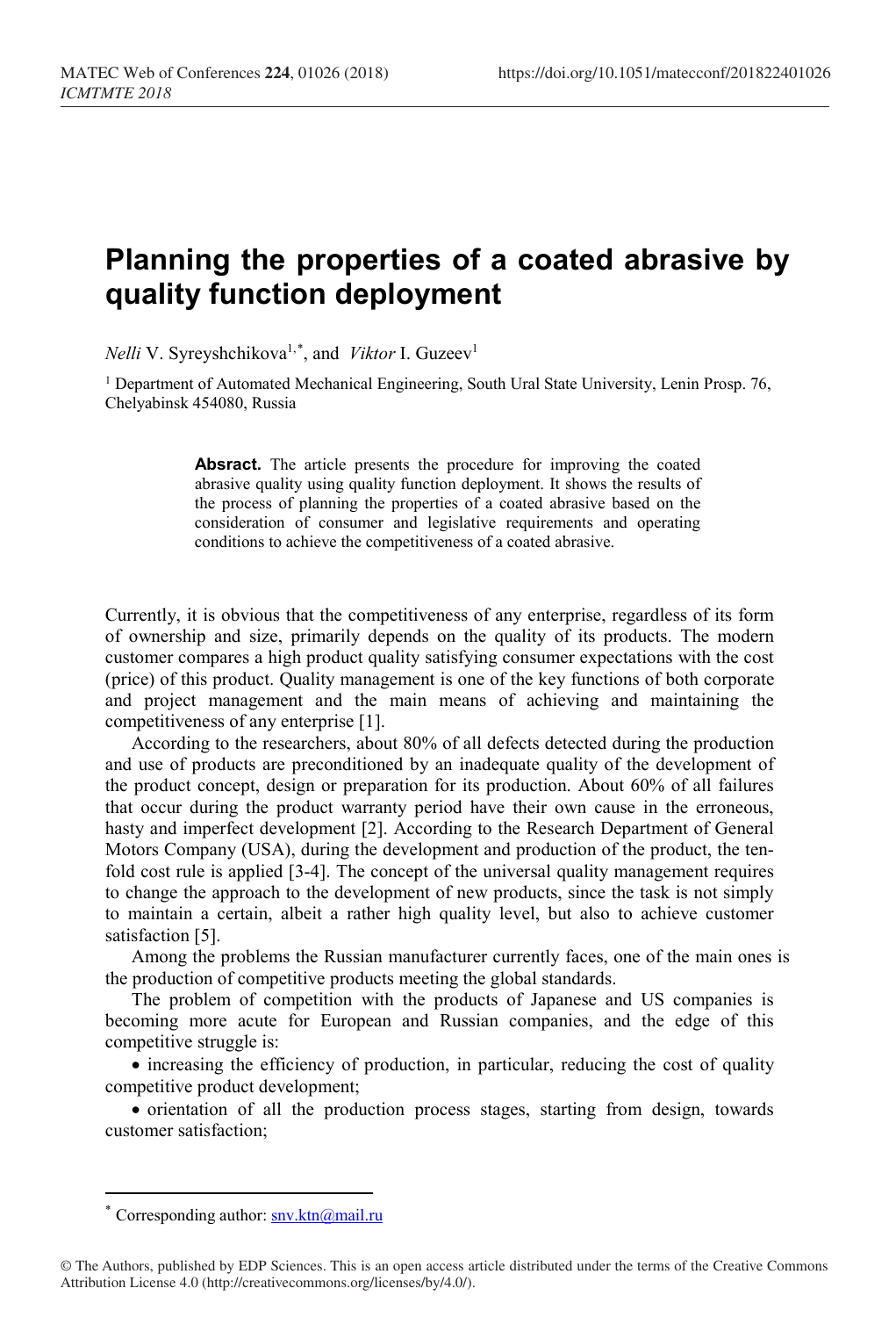• increasing business culture and improving management in all the production branches.

In order to meet these requirements, it is necessary to use a new technology for the development, planning and technical preparation for the production of items.

The quality of products in general, and abrasive products in particular, is an objective characteristic of their properties formed in the process of design, manufacture and operation. At the stage of product exploitation, the properties inherent in design and manufacture are manifested. Therefore, the evaluation of the abrasive tool quality should include both an evaluation of the tool's operational capability and an evaluation of its performance at manufacturing, i.e. be characterized by the operational and technological indicators.

Out of all the variety of abrasive products, a coated abrasive (CA) comprises 39%, and grinding operations are used in various industries. Most CAs (95%) are made of a grit paper, including the overwhelming majority (63%) of products made of a fabric grit paper [6-7].

Quality should be incorporated in the product at the R&D stage and ensured in the production process. It cannot be obtained by control. When exercising control, the quality level laid down in the product by the developer is certified. Quality can be defined as meeting the customer requirements and ensuring the highest product value. Customer satisfaction is the key to success [8].

An analysis of the state of the CA quality problem shows that the CA production provides for the creation of the CA quality planning process and, accordingly, involves the planning and design stages of a required CA quality level, the stages of determining the achieved quality level. For these purposes, it is advisable to apply system approaches that have become widespread in the international practice and widely used in quality management. There are special technologies for the development and analysis of designed products and processes, such as:

– quality function deployment (QFD) technology,

– function value analysis (FVA),

– failure modes and effects analysis (FMEA),

– function physical analysis (FPhA), etc. [9–10].

The studies of such approaches to quality planning and ways to achieve product quality are covered by the works of both domestic researchers such as: Yu.P. Adler, I.V. Manyagina, I.A. Larioshina, A.V. Aleshkov, M.A. Razno, M.A. Aleshkov, T.A. Babakova, I.N. Selezneva, D.B. Zolotiev, L. Sulivan, E.V. Primak, A.M. Mukhametshina, T.N. Shigabiev, etc., and foreign, such as: J. McElroy, L. Ileigh, M.N. Kennedy, J. Liker, J. Morgan, S.F. Lee, Sai He Ko, Y. Akao, R.G. Day, I.R. Hauser, D. Clausing [1, 6-8; 11-22]. Many researchers believe that the drawbacks of these technologies are mainly connected with the use of expert quality assessment methods. However, they have been successfully used in the design of engineering products. But the use of such technologies for abrasive products, including CAs, is extremely rare.

As a result of analyzing the existing methods for creating the CA quality planning process, it was decided to use a new technology for the development, planning and technical preparation for the production of items. This technology was developed in Japan since the late 60's and is now increasingly used worldwide in different countries. One of the main tools of this technology is the QFD (Quality Function Deployment) method proposed by E. Akao and S. Mizuno (Japan) in 1966.

The Quality Function Deployment (QFD) methodology [4] is used to include the expressed and implied, existing and potential customer needs in the process of improving the enterprise's products.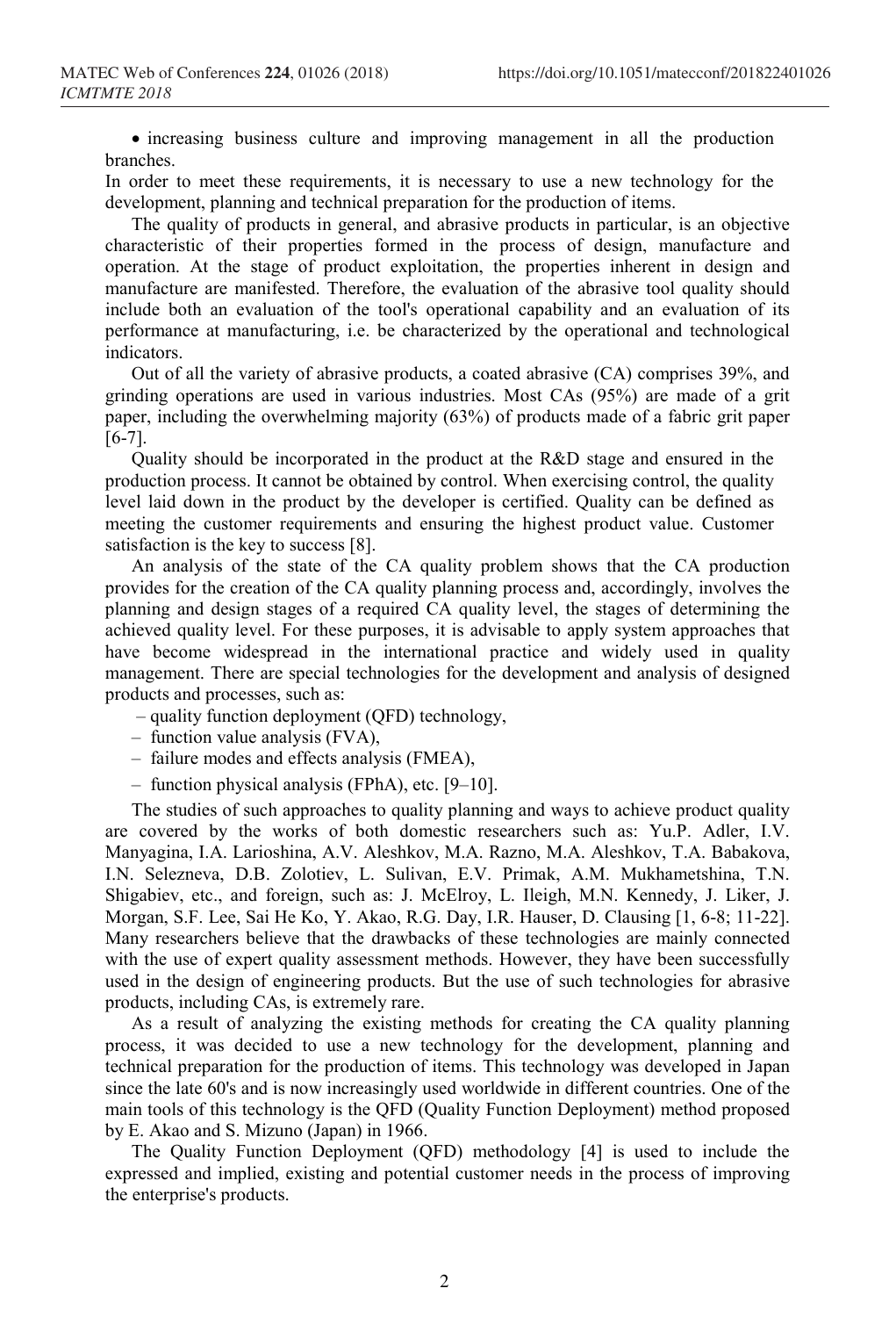We studied and used the Quality Function Deployment method for planning the CA quality. The basis of the method, which is conventionally called "house of quality", is quality function deployment (QFD) [29]. The essence of the QFD method is a sequence of actions taken by the researcher, producer, manufacturer, etc. for "translating" the consumer requirements to products into the language of technical conditions and standards expressed in quality indicators.

The samples with comparable consumer properties were represented by the CA samples of domestic and foreign manufacturers. We assessed the CA quality level, including grit paper tools of the selected representatives.

The following samples were chosen as a research object: samples No. 1 and No. 5 - grit paper for the CA on the C and K binder according to GOST 27181-86, sample No. 2 - grit paper on the phenol-formaldehyde liquid gum binder according to GOST 13344-79, sample No. 3 - grit paper on the M binder according to GOST 5009-86, sample No. 4 - grit paper on a synthetic binder manufactured by Sait Italian company. A tool made of the Russian grit paper No. 3 is taken as a base sample, in respect of which a quality plan was developed.

To determine the consumer requirements to CAs, we sent 483 requests to consumer enterprises, 248 - to individual enterprises, 200 - to administrations, bases, shops receiving CAs; 35 – to design and engineering offices, leading institutes and laboratories, ministries of the key industries. 176 eligible answers were received. The consumer requirements to CAs we identified. The consumer properties were transformed into CA quality indicators: operational and technological. The grouping of consumer requirements and quality indicators is shown in Fig. 1. It should be noted that most of the CA quality indicators are very close in nature to its consumer properties. In addition to the CA quality indicators chosen according to the applicable standards for grit papers, the proposed and developed quality indicators reflecting the physical and mechanical properties inherent in grit papers and reflecting the consumer requirements were taken for evaluation.

Fig. 1 presents a "house of quality" for a grit paper reflecting the consumer requirements and quality indicators. The expert method was used to evaluate:

– rating of the importance of consumer requirements  $(1 - \text{minimum}, 2 - \text{small}, 3 - \text{normal})$ desirable,  $4$  – necessary,  $5$  – mandatory);

– mutual relationship between the consumer needs and the tool's indicators (- strong  $-6$ , o – medium – 3,  $\Delta$  – weak – 1).

The roof of the "house of quality" shows the correlation between the parameters of the grit paper quality: - strong positive, o - positive, x - negative, xx - strong negative. To evaluate these relationships, we used the correlation analysis data with the reliability of 0.95, the significance level of the correlation coefficients is 0.59 [7]. Since the consumer properties and the quality indicators are close to each other, the evaluation of the correlation in the main part of the "house and its roof" has approximately the same values.

The right part of the "house of quality" illustrates a comparison of ratings of the consumer properties of grit papers made by various manufacturers (samples No. 1, 2, 4, 5). The degree of satisfaction with consumer properties was determined: 1 - weak, 2 satisfactory. 3 - medium, 4 - good, 5 - excellent. The rating was determined based on a comparison of relative quality indicators. Besides, the right part of the "house of quality" indicates the revealed drawbacks of the competitors' products.

The lower part of the "house of quality" evaluates the importance for each quality indicator (using the calculation method) and a comparison of the values of the quality indicators of all the considered samples (using the expert method) through the rating scale: 1 - poor, 2 - satisfactory, 3 - medium, 4 - good, 5 - excellent.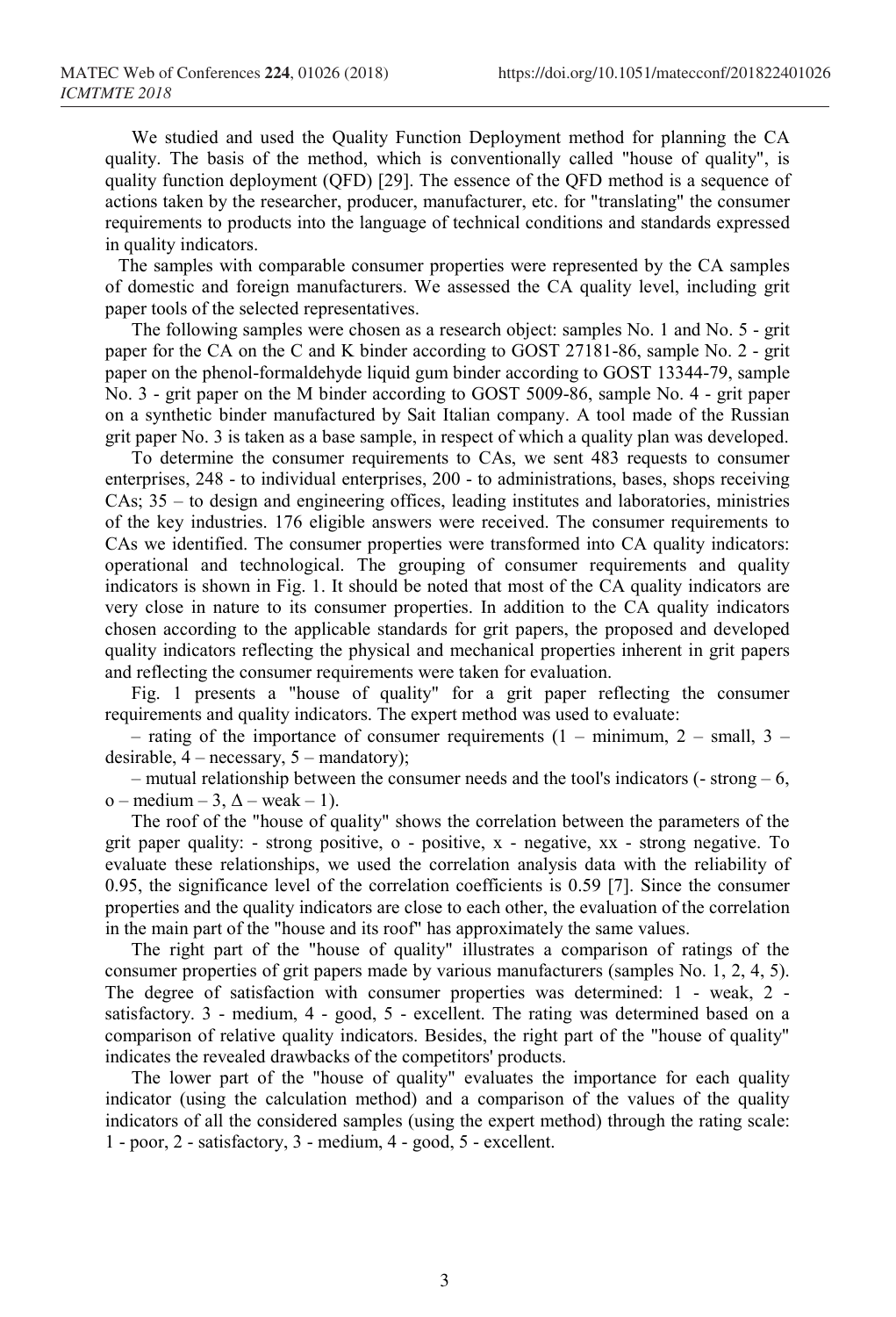|                          |                                                               |                                             |                  |                     |                   |                                                   |          |                         |                            |                        |                  | ö                                         | ∙<br>٠          | Þ<br>$\leftrightarrow$                |                                       |                                       |                             |                         |                                            |                         |                  |                     |          |
|--------------------------|---------------------------------------------------------------|---------------------------------------------|------------------|---------------------|-------------------|---------------------------------------------------|----------|-------------------------|----------------------------|------------------------|------------------|-------------------------------------------|-----------------|---------------------------------------|---------------------------------------|---------------------------------------|-----------------------------|-------------------------|--------------------------------------------|-------------------------|------------------|---------------------|----------|
| Consumer properties      | Quality indicators<br>Consumer requirements<br>$\overline{R}$ |                                             |                  |                     |                   | Tensile strength                                  | Humidity | Wear resistance index   | Grinding coefficient       | Accuracy of dimensions | Uneven thickness | surf.<br>of the w.<br>Roughness parameter | Cutting ability | Coefficient of elasticity, elongation | Norking time before the durability cr | Structure factor of the working layer | Strength of grain fastening | Initial cutting ability | Comparison of<br>CA consumer<br>properties |                         |                  |                     |          |
|                          |                                                               |                                             |                  |                     |                   |                                                   |          |                         |                            |                        |                  |                                           |                 |                                       |                                       |                                       |                             |                         | CA sample                                  |                         |                  |                     |          |
|                          |                                                               |                                             |                  |                     | Total defect area |                                                   |          |                         |                            |                        |                  |                                           |                 |                                       |                                       |                                       |                             |                         | $\mathbf{1}$                               | $\overline{\mathbf{c}}$ | Vō Võ Võ Võ<br>3 | 4                   | Drawback |
| Appea-<br>rance          | <b>Dimensions</b>                                             |                                             |                  | 3                   |                   |                                                   |          |                         |                            | $\bullet$              |                  |                                           |                 |                                       |                                       |                                       |                             |                         | 5                                          | 5                       | 5                | 5                   |          |
|                          | Uniform in thickness                                          |                                             |                  | 3<br>$\overline{5}$ | Δ                 |                                                   |          |                         |                            |                        | ٠                | O                                         |                 |                                       |                                       |                                       |                             |                         | 5                                          | 4                       | 5                | 5                   |          |
| Functional properties    | Quality of the working surface<br>Elastic                     |                                             |                  |                     | $\bullet$         |                                                   |          |                         | Δ                          |                        | Δ                | O<br>Δ                                    | O               | ٠                                     |                                       | Δ                                     |                             |                         | 4<br>3                                     | 3<br>3                  | 5                | 4<br>$\overline{4}$ |          |
|                          | Rigid                                                         |                                             |                  |                     |                   |                                                   |          |                         |                            |                        | Δ                |                                           |                 | ٠                                     |                                       | Δ                                     |                             |                         | 5                                          | $\overline{2}$          | 4<br>4           | 4                   |          |
|                          | Sharp working surface                                         |                                             |                  | 4                   |                   |                                                   |          |                         |                            |                        |                  | Δ                                         | $\bullet$       |                                       |                                       | Δ                                     |                             | $\bullet$               | 4                                          | 4                       | 5                | 4                   |          |
|                          | Providing roughness                                           |                                             |                  | 5                   | Δ                 |                                                   |          |                         |                            |                        |                  | ٠                                         | $\circ$         |                                       |                                       |                                       |                             |                         | 5                                          | 5                       | 5                | $\overline{5}$      |          |
|                          | Providing extraction                                          |                                             |                  | 5                   | Δ                 |                                                   |          |                         |                            |                        |                  |                                           | O               |                                       |                                       |                                       | Δ                           |                         | 5                                          | 3                       | 5                | 4                   |          |
|                          | Wear-resistant                                                |                                             |                  | 4                   |                   | Δ                                                 |          | ٠                       | ٠                          |                        |                  |                                           | Δ               |                                       | $\circ$                               |                                       | $\circ$                     |                         | 5                                          | $\overline{2}$          | 5                | 4                   |          |
|                          | Non-crumbling working surface                                 |                                             |                  | 5                   |                   | Δ                                                 |          |                         | Ō                          |                        |                  |                                           | $\circ$         |                                       | $\bullet$                             |                                       | $\bullet$                   |                         | 5                                          | $\overline{2}$          | 5                | 4                   |          |
|                          | Having cutting ability                                        |                                             |                  | 5                   |                   |                                                   |          |                         | O                          |                        |                  |                                           |                 |                                       |                                       | O                                     |                             | O                       | 4                                          | $\overline{\mathbf{c}}$ | 5                | 3                   | ٧        |
|                          | Workable                                                      |                                             |                  | 5                   |                   | O                                                 |          |                         | $\bullet$                  |                        |                  |                                           | $\bullet$       |                                       |                                       | O                                     | $\circ$                     |                         | 4                                          | 2                       | 5                | 3                   | ٧        |
| Safety                   | Environmentally friendly                                      |                                             |                  | 3                   |                   |                                                   |          |                         |                            |                        |                  |                                           |                 |                                       |                                       |                                       | $\bullet$                   |                         | $\overline{\mathbf{c}}$                    | 1                       | 4                | 3                   | v        |
|                          | Non-electrifying<br>Non-flammable                             |                                             |                  | 3                   |                   |                                                   | $\circ$  |                         |                            |                        |                  |                                           |                 | $\circ$                               |                                       |                                       |                             |                         | 5                                          | 5                       | 5                | 5                   |          |
|                          | Strong                                                        |                                             |                  | 3<br>$\overline{5}$ |                   | $\bullet$                                         | Δ        |                         | Δ                          |                        |                  |                                           |                 |                                       | $\circ$                               |                                       | Δ<br>$\circ$                |                         | 5<br>5                                     | 4<br>2                  | 5<br>5           | 4<br>4              |          |
| Relia-<br>bility         | Durable                                                       |                                             |                  | 5                   |                   |                                                   |          | Δ                       | $\circ$                    |                        |                  |                                           | O               |                                       | $\bullet$                             |                                       | $\bullet$                   |                         | 4                                          | $\overline{\mathbf{c}}$ | 5                | 3                   | ٧        |
|                          | Non-resilient working surface                                 |                                             |                  | $\overline{5}$      |                   |                                                   |          |                         |                            |                        |                  |                                           | $\circ$         |                                       | O                                     | ٠                                     |                             |                         | $\overline{\mathbf{3}}$                    | $\overline{\mathbf{3}}$ | $\overline{5}$   | 4                   |          |
|                          | Importance of the indicator                                   |                                             |                  |                     | 43                |                                                   |          |                         |                            |                        |                  |                                           |                 |                                       |                                       |                                       | हाँचे ब्र                   |                         |                                            |                         |                  |                     |          |
|                          | CA sample                                                     |                                             |                  |                     |                   | <u>द्वि स्रोध</u><br>37399772<br>Indicator rating |          |                         |                            |                        |                  |                                           |                 |                                       |                                       |                                       |                             |                         |                                            |                         |                  |                     |          |
|                          | indicator<br>of the<br>values                                 |                                             | N <sup>o</sup> 1 |                     | 4                 | 5                                                 | 5        | 5                       | 4                          | 5                      | 5                | $\overline{5}$                            | 4               | 3                                     | 4                                     | 3                                     | 5                           | 4                       |                                            |                         |                  |                     |          |
| Comparison               |                                                               |                                             | $No$ 2           |                     | 3                 | $\overline{2}$                                    | 5        | $\overline{2}$          | $\overline{2}$             | 5                      | 4                | 5                                         | $\overline{2}$  | 3                                     | $\overline{2}$                        | 3                                     | $\overline{2}$              | $\overline{\mathbf{4}}$ |                                            |                         |                  |                     |          |
|                          |                                                               |                                             | Nº 4             |                     | 5<br>4            | 5                                                 | 5        | 5                       | 5                          | 5                      | 5                | 5                                         | 5               | 4                                     | 5                                     | 5                                     | 5                           | 5                       |                                            |                         |                  |                     |          |
|                          |                                                               |                                             | Nº 5             |                     |                   | 4                                                 | 5        | 4                       | 3                          | 5                      | 5                | 5                                         | 3               | 4                                     | 3                                     | 4                                     | 4                           | 4                       |                                            |                         |                  |                     |          |
|                          |                                                               | $N0$ 3                                      |                  |                     | 3                 | $\overline{c}$                                    | 5        | $\overline{\mathbf{c}}$ | 2                          | 5                      | 4                | 5                                         | $\mathbf 1$     | 5                                     | $\mathbf 1$                           | 3                                     | $\mathbf 1$                 | 4                       |                                            |                         |                  |                     |          |
|                          | Final                                                         | Indicator rating<br>Drawback of sample Nº 3 |                  |                     | 2                 | 2                                                 | 1        | 1                       | 3                          | $\mathbf{1}$           | $\mathbf{1}$     | 2                                         | 3               | 2                                     | 3                                     | 3                                     | 3                           | 2                       |                                            |                         |                  |                     |          |
| evaluation<br>Conclusion |                                                               | Summative rating                            |                  |                     |                   | 2<br>4                                            |          | 2                       | 1,5<br>$2 \overline{)4,5}$ |                        |                  |                                           | 3,5<br>10,5     |                                       | 3,5<br>10,5                           |                                       | 4<br>12                     |                         |                                            |                         |                  |                     |          |
|                          |                                                               | <b>Required improvements</b>                |                  |                     |                   |                                                   |          |                         |                            |                        |                  |                                           | V               |                                       | v                                     |                                       | v                           |                         |                                            |                         |                  |                     |          |
|                          |                                                               |                                             |                  |                     |                   |                                                   |          |                         |                            |                        |                  |                                           |                 |                                       |                                       |                                       |                             |                         |                                            |                         |                  |                     |          |

**Fig. 1.** House of quality of a coated abrasive.

The final evaluation determines the rating of the importance of the tool quality indicator: the highest - 3, the lowest - 1, the average - 2. Thus, the indicators: cutting ability, resistance, grinding coefficient and the indicators: the strength of fastening the grain with the binder received the highest rating - 3; and the indicators: thickness unevenness, dimensional accuracy, humidity and wear resistance index - received the lowest rating 1.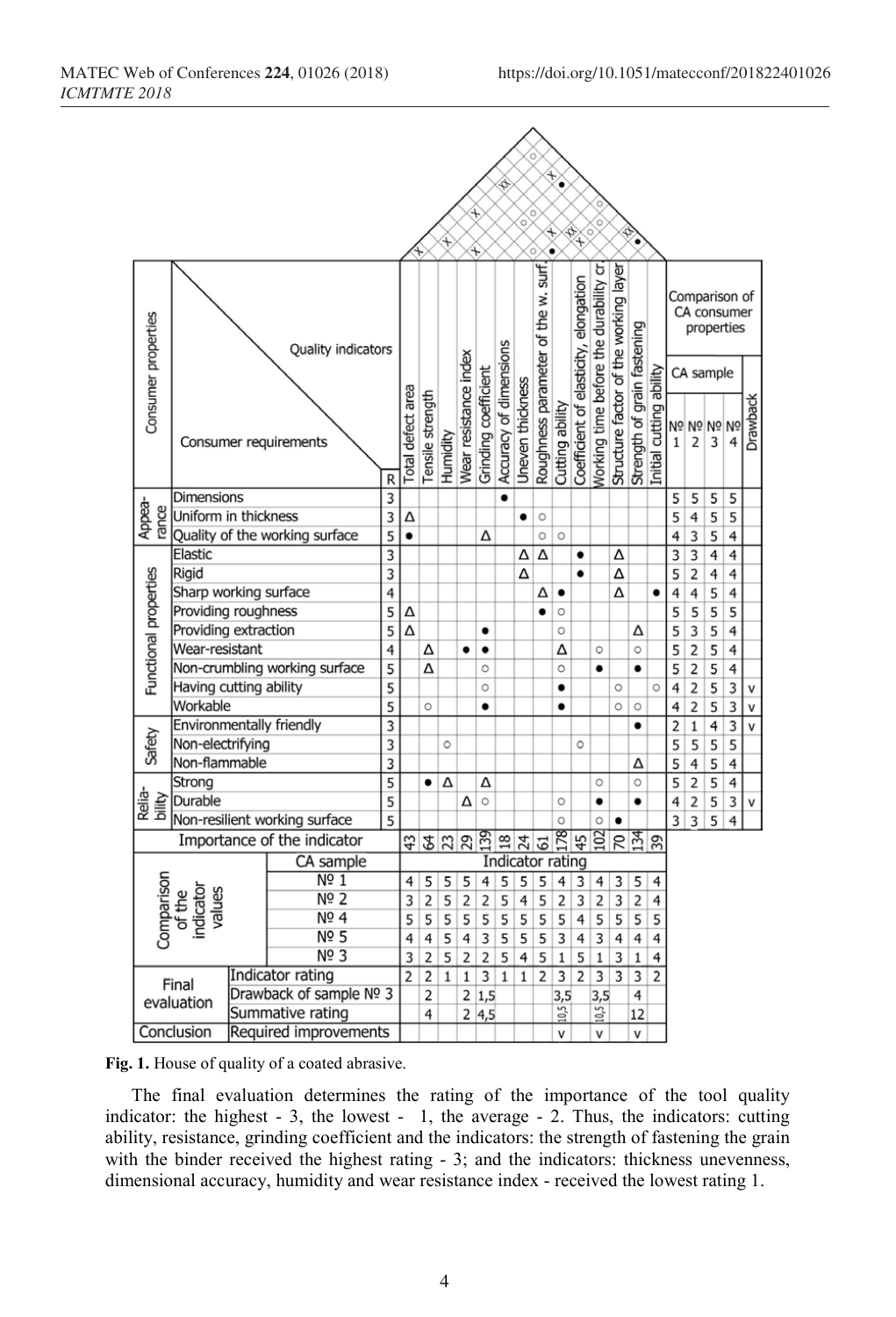The lack of competitiveness of sample No. 3 was estimated by the ratio of the average rating of the quality indicators of samples No. 1,2,4,5 to the rating of the indicators of sample No. 3. The basis for the "house of quality" was calculated as the general rating for sample No. 3: combining the lacks of competitiveness of sample No. 3 by the tools quality indicator importance rating.

The QFD method resulted in the conclusion that it is necessary to improve the quality of sample No. 3 by the following parameters: cutting ability and durability of the tool, strength of fastening the working layer.

Based on the conclusions made for a grit paper tool (for example: on the M binder), when developing a quality plan aimed at obtaining competitive products, it is necessary to manage the technological indicator of the strength of the grain fastening with the binder to create products with the set properties, which will allow us to achieve the required performance: cutting ability, durability, etc.

A quality plan has been developed for the grip paper, in which it is determined what needs to be done to obtain competitive products. To solve the problem of how to do this, a quality plan has been developed for the process of manufacturing the grit paper.

The developed modification of the CA quality function deployment method takes into account the results of the qualimetric evaluation of the samples and the correlation analysis of the quality indicators. Thus, the applied technology of CA quality function deployment allows us to translate the consumer requirements into the quality indicators (operational and technological) and to determine ways of increasing the competitiveness of the tool.

## **References**

- 1. Yu.P. Adler, Supplier and customer, *Quality and market, or How the organization is configured to meet customer requirements*, P. 35-90 (2000)
- 2. M.N. Kennedy, *Why is Toyota better?*, 464 p., (2006)
- 3. J. McAlroy, US Automotive Industry, *How to make cars (Quality Function Deployment)?*, 7, pp. 10-12, (1987)
- 4. L. Ileigh, US Automotive Industry, *The Advantages of Quality Function Deployment*, 7, p. 12, (1987)
- 5. J. Liker, J. Morgan, *The TOYOTA Product Development System. Integrating People, Processes and Technology*, 440 p., (2007)
- 6. N.V. Syreyshchikova, D.Yu. Pimenov, *Quality assessment of emery cloth-based abrasive tool using elasticity technological parameter*, Procedia Eng. **206**, 1155-1160 (2017)
- 7. N.V. Syreyshchikova, A.A. Syreyshchikov, Proceedings of the 5th International Scientific-Technical Conference, *Ensuring and improving the quality of machines during the life cycle phases, Planning the properties of a coated abrasive using the quality deployment method*, pp. 37-38, (2005)
- 8. Yu.P. Adler, Quality Management Methods, *Quality and market, or How the organization is configured to meet customer requirements*, **8**, pp. 46-48, (1999)
- 9. A.M. Kuzmin, Quality Management Methods, *The history of the appearance, development and use of the quality function deployment method*, **1,** (2002)
- 10. I.V. Manyagina, I.A. Larioshina, Quality Management Methods, **2**, pp. 46-48, (2017)
- 11. A.V. Aleshkov, M.A. Aleshkov, Bailar Rasearch Journal, *About the prospects of QFDanalysis when developing innovative products*, **6, 1**, P. 10, (2015)